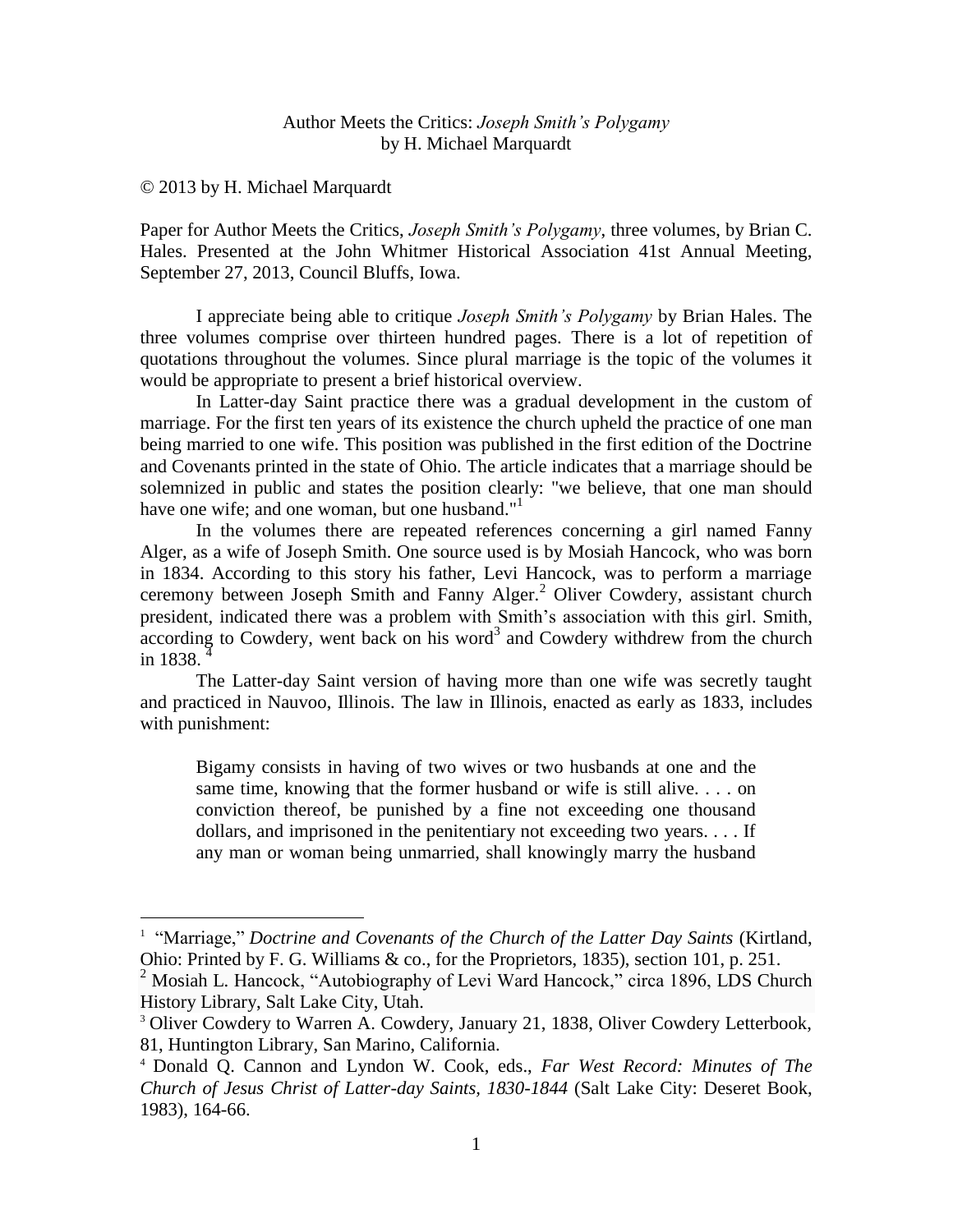or wife of another, such man or woman shall, on conviction, be fined not more than five hundred dollars, or imprisoned not more than one year.<sup>5</sup>

Joseph Smith, church prophet-president, was the originator of the practice of plural marriage. For the first two years he did not tell Emma Hale Smith, his legal and lawful wife, or his elder brother Hyrum that a man could have two wives. Nor did Smith tell his two counselors in the church's first presidency, William Law and Sidney Rigdon, about this new priesthood ordinance. Apostles Brigham Young, Heber C. Kimball and Willard Richards were secretly taught the nature of polygamy as a priesthood doctrine.

Many questions still remain unanswered because of the secret nature of the practice. When unauthorized discussions of plural marriage beliefs were made public those involved denied the practice. The reasons for this denial is that it was against the Ten Commandments, against church law as outlined in revelations received in 1831, against the article on Marriage accepted in the first edition of the Doctrine and Covenant in1835, and also against Illinois law.

The religious ceremony of celestial marriage included the possibility of single, married, or widowed women being sealed in a priesthood rite to founding prophet Joseph Smith. The promise was, if faithful, they would enter the celestial kingdom of heaven with themselves, their families, and be associated with Smith for eternity. This was known as spiritual wifery, celestial or heavenly marriage, plural marriage, or the principle.

The first recognized sealing in Nauvoo was that of Louisa Beaman to Joseph Smith performed by Joseph Noble in 1841.<sup>6</sup> Women were secretly married (or in LDS language sealed by the priesthood) to Smith or other men without courtship. Many of the young single women because of their commitment in a plural relationship would not be able to marry a man near their own age.

At a meeting of the Nauvoo Female Relief Society an Epistle was read, which is not cited in the three volumes under consideration, concerning several men who made unorthodox advances on women to justify their behavior.

The Epistle indicates the serious nature of events in the city of Nauvoo and denounced in the strongest language the following:

We do not mention their names, not knowing but what there may be some among you who are not sufficiently skill'd in Masonry as to keep a secret, therefore, suffice it to say, there are those, and we therefore warn you,  $\&$ forewarn you, in the name of the Lord, to check  $\&$  destroy any faith that any innocent person may have in any such character; for we do not want any one to believe *any thing* as coming from us, contrary to the old established morals & virtues & scriptural laws, regulating the habits, customs & conduct of society; and all persons pretending to be authoriz'd by us, or having any permit, or sanction from us, are & will be *liars* &

 $\overline{a}$ 

<sup>5</sup> *The Revised Laws of Illinois* (Vandalia: Printed by Greiner & Sherman, 1833), 198.

<sup>6</sup> Affidavit of Joseph B. Noble, June 26, 1869, Joseph F. Smith Affidavit Book 1:38, original in LDS Church History Library. See also Andrew Jenson, "Plural Marriage," *Historical Record* 6 (May 1887):221, Salt Lake City.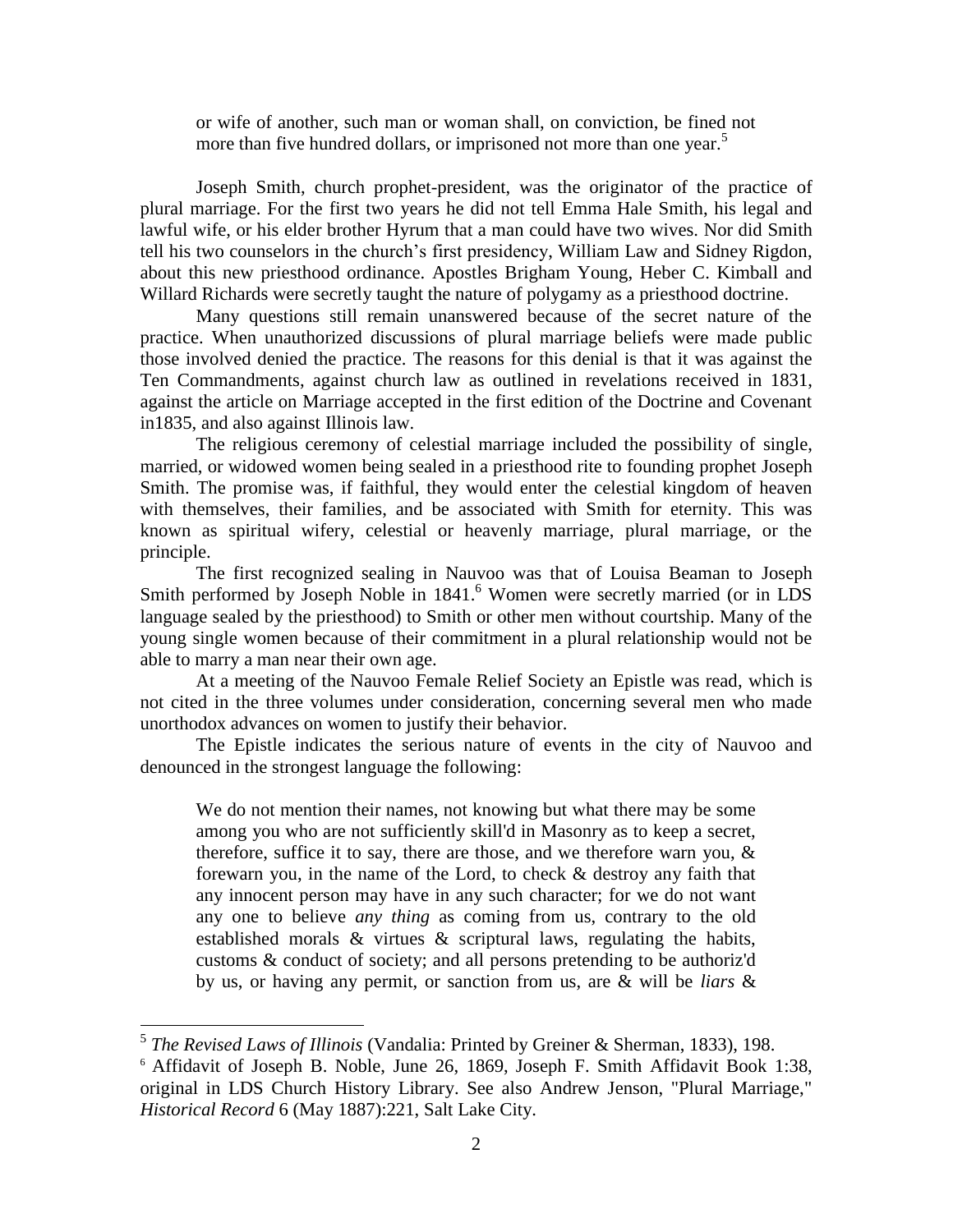*base impostors*, & you are authoriz'd on the very first intimation of the kind, to denounce them as such, . . . whether they are prophets, Seers, or revelators; Patriarchs, twelve Apostles, Elders, Priests, Mayors, . . . Let this Epistle be had as a private matter in your Society, and then we shall learn whether you are good masons.<sup>7</sup>

The Epistle was signed by church president Joseph Smith, president of the twelve apostles Brigham Young, apostles Heber C. Kimball and Willard Richards, church patriarch Hyrum Smith, and bishop Vinson Knight.

Disclosures of Nauvoo polygamy were brought to the attention of the general public in 1842 a year after Joseph Smith's first known Nauvoo sealing. John C. Bennett, who himself was involved with female companions, exposed in part the spiritual wife doctrine. Bennett received some information from Smith. In Bennett's book *History of the Saints* he wrote that "Smith was privately married to his spiritual wives" and he included a list, without actually naming them, of seven spiritual or plural wives.<sup>8</sup>

Two of the women known by Bennett were Miss Louisa Beaman sealed by Joseph Bates Noble in April 1841and Agnes Coolbrith Smith (widow of Don Carlos Smith) sealed by Apostle Brigham Young in January 1842. Bennett also knew of the arrangement between Joseph Smith and Mrs. Patty Sessions in March 9, 1842.

*Joseph Smith's Polygamy* does not quote or refer to John C. Bennett's withdrawal from the church on May 17, 1842 with "the best of feelings."<sup>9</sup> There is no examination of the friendship between Bennett and Smith. The date of May 11, 1842 is given as the date of Bennett's excommunication, based upon a withdrawal by the First Presidency, some of the twelve apostles and bishops.<sup>10</sup> The correct date is June 18, 1842 as Bennett wrote, "On Saturday, the 18th of June, I was excommunicated from this holy sect."<sup>11</sup>

 $\overline{a}$ 

<sup>7</sup> A Book of Records, Containing the proceedings of The Female Relief Society of Nauvoo, 86-88, LDS Church History Library, emphasis retained. The epistle was recorded at the end of the September 28, 1842 meeting.

<sup>8</sup> John C. Bennett, *The History of the Saints; or an Exposé of Joe Smith and Mormonism* (Boston: Leland and Whiting, 1842), 256.

<sup>9</sup> Letters Sent, Box 2, folder 5, Joseph Smith Collection, Church History Library. For John C. Bennett's printed copy see Bennett, *History of the Saints*, 40-41, with the added notation the same day: "The above is a true copy from the original. Orson Pratt." When Bennett joined with James J. Strang he produced his withdrawal. "Conference Minutes," *Voree Herald* 1 (October 1846):1, Voree, Wisconsin Territory.

<sup>&</sup>lt;sup>10</sup> "Notice," Box 5, folder 16, May 11, 1842, Joseph Smith Collection, Church History Library, Salt Lake City. Willard Richards wrote in the names of John E. Page, William Smith, and George A. Smith. Page was not in Nauvoo but in Pittsburgh. Orson Pratt's name was also added by Richards and crossed out.

<sup>11</sup> John C. Bennett, Letter [No. 1], June 27, 1842, "To the Editor of the Journal," *Sangamo Journal* 10 (July 8, 1842):2. See also Andrew F. Smith, *The Saintly Scoundrel: The Life and Times of Dr. John Cook Bennett* (Urbana: University of Illinois Press, 1997), 91.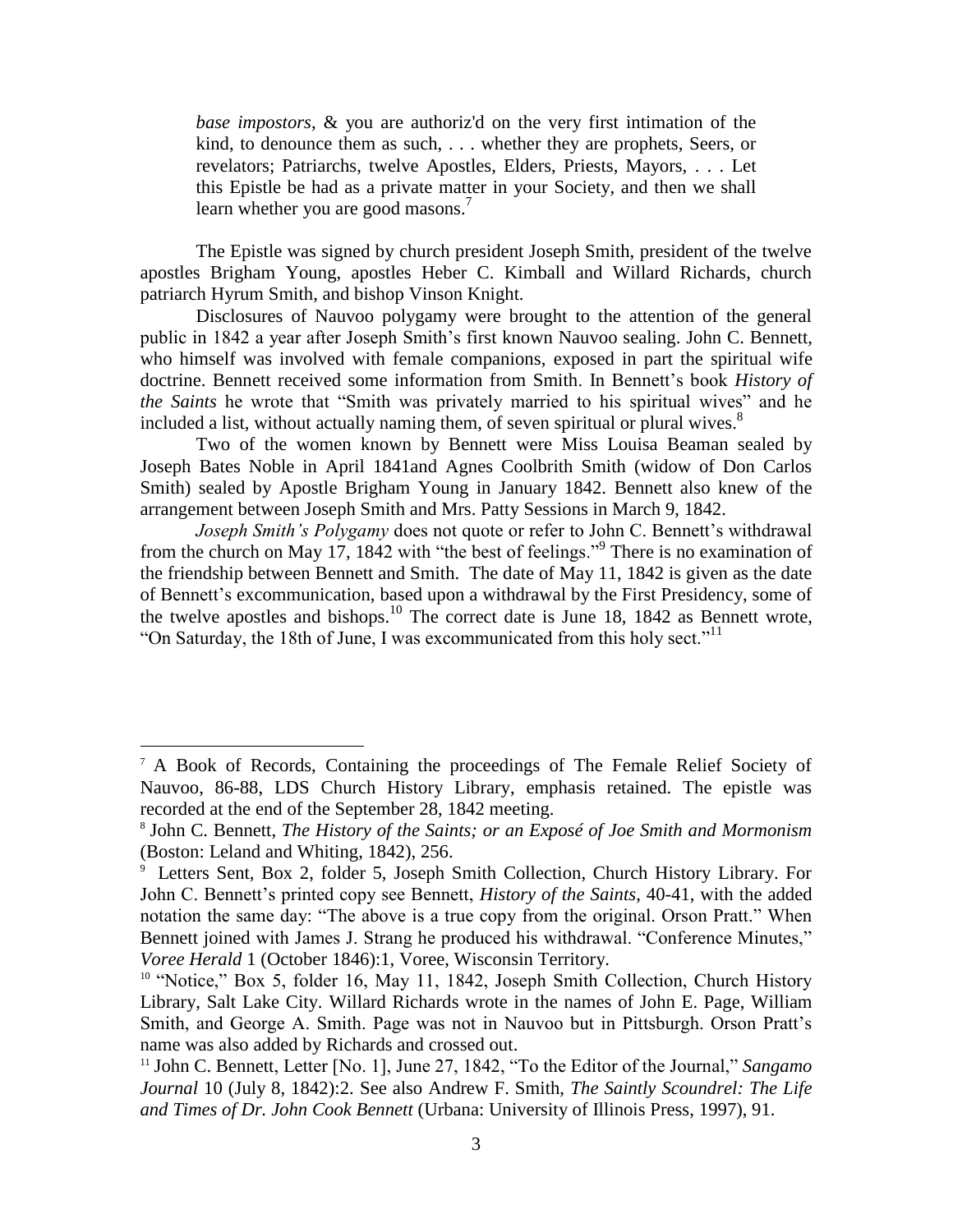Sarah Ann Whitney was sealed to Joseph Smith in July 1842 by her father Newel K. Whitney.<sup>12</sup> The next month in a letter to the Whitney family Smith wanted to get together with three members of the family but wrote to make sure Emma does not come.<sup>13</sup> Later in April 1843 Joseph Smith performed a pretended civil ceremony between Sarah Ann and Joseph C. Kingsbury.<sup>14</sup> This was done to keep the knowledge of Smith's marriage from Emma Smith.

Whatever Joseph Smith's reasoning for celestial marriage he knew Emma would not approve of having women sealed to her husband. Later in her short-lived conversion to the principle Emma did consent to some sealings in 1843.

Those sealed to Smith were not publicly known as plural wives. For example, they did not go with him to public meetings or social activities. They had no legal status as wives of Joseph Smith. Those married women who were sealed to Smith also did not go to church meetings with him.

Only a limited number of church members knew about the command to practice polygamy and there were some honest denials. In a twist of events Joseph Smith told about bringing to church trial those who were "practicing the doctrine of plurality of wives" and that "no man Shall have but one wife."<sup>15</sup> Because of what was taught the Nauvoo church broke up into various Restoration factions, with the Smith family being divided over the practice and in 1844 the destruction of the *Nauvoo Expositor* that led to the death of Joseph and Hyrum Smith.

Brian Hales three volumes are not the last study on polygamy but it is an important work for students of this topic. Thank you.

 $\overline{a}$ 

<sup>12</sup> H. Michael Marquardt, *Joseph Smith's 1828-1844 Revelations* (Maitland, Florida: Xulon Press, 2013), 265-66.

<sup>&</sup>lt;sup>13</sup> Joseph Smith to "Dear, and Beloved, Brother and Sister, Whitney, and &c," August 18, 1842, in H. Michael Marquardt, *The Rise of Mormonism: 1816-1844*, second edition, revised and enlarged (Maitland, Florida: Xulon Press, 2013), 355.

 $14$  Ibid., 358-59.

<sup>&</sup>lt;sup>15</sup> Joseph Smith Journal kept by Willard Richards, entry for October 5, 1843, LDS Church History Library.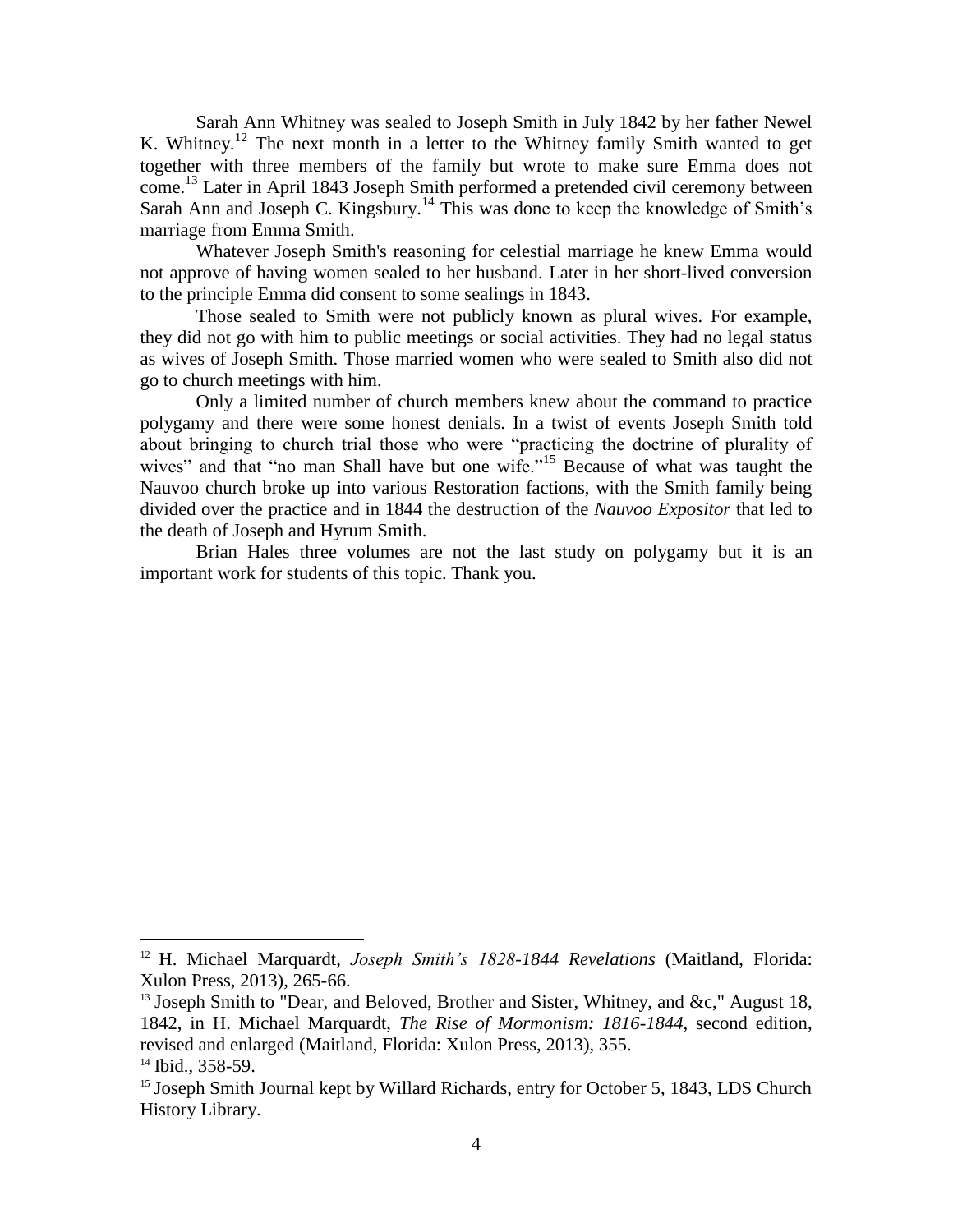Additional sources cited during Questions and Answers at JWHA

### **Richard Hewitt**

Family tradition tells a story of when Richard Hewitt came home and said he heard some false doctrine being taught, evidently about polygamy. The family was preparing supper but Richard was intent on going to Nauvoo to find out the truth of what he heard. "No, I will neither eat or sleep until I have seen Joseph or Hyrum, and know whether there is such evil taught in the church." He rode on horseback to Nauvoo and saw Hyrum Smith. The above is summarized from Lettie Jane Maloney Hartman, "Memories of Childhood," *Autumn Leaves* 23 (September 1910): 395.

The following is an extract from the notice was printed in the *Times and Seasons*:

Whereas brother Richard Hewitt has called on me to-day, to know my views concerning some doctrines that are preached in your place, and states to me that some of your elders say, that a man *having a certain priesthood*, may have as many wives as he pleases, and that doctrince [doctrine] is taught here: I say unto you that that man teaches *false doctrine*, for there is no such doctrine taught here; neither is there any such thing practised here. And any man that is found teaching privately or publicly any such doctrine, is culpable, and will stand a chance to be brought before the High Council, and lose his license and membership also: therefore he had better beware what he is about.

Hyrum Smith, "To the brethren of the church of Jesus Christ of Latter Day Saints, living at China Creek, in Hancock County, Greeting," March 15, 1844, *Times and Seasons* 5, no. 6 (March 15, 1844): 474, emphasis retained.

#### **William Marks**

Joseph, however, became convinced before his death that he had done wrong; for about three weeks before his death, I met him one morning in the street, and he said to me, Brother Marks, I have something to communicate to you, we retired to a by-place, and set [sat] down together, when he said: "We are a ruined people." I asked how so? he said: "This doctrine of polygamy, or Spiritual-wife system, that has been taught and practiced among us, will prove our destruction and overthrow. I have been deceived," said he, "in reference to its practice; it is wrong; it is a curse to mankind, and we shall have to leave the United States soon, unless it can be put down, and its practice stopped in the church. Now," said he, "Brother Marks you have not received this doctrine, and how glad I am. I want you to go into the high council, and I will have charges preferred against all who practice this doctrine, and I want you to try them by the laws of the church, and cut them off, if they will not repent, and cease the practice of this doctrine; and" said he, "I will go into the stand, and preach against it, with all my might, and in this way we may rid the church of this damnable heresy."

But before this plan could be put into execution, the mob began to gather, and our attention, necessarily, was directed to them.

"Epistle of Wm. Marks," June 15, 1853, *Zion's Harbinger, and Baneemy's Organ* 3, no. 7 (July 1853): 53, St. Louis.